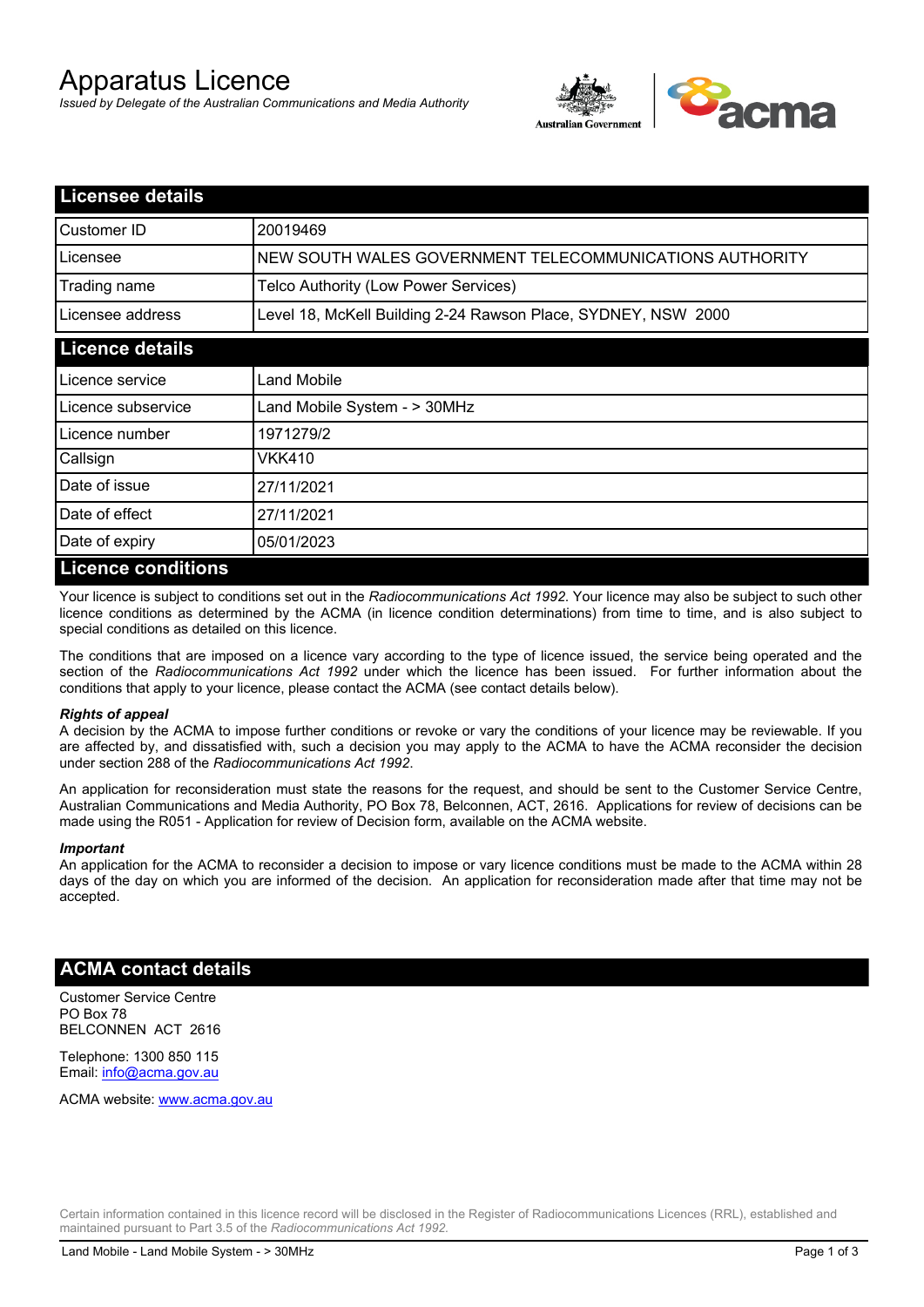# **Advisory Notes applying to licence no.: 1971279/2**

Conditions applicable to the operation of Land Mobile System station(s) authorised under this licence can be found in the Radiocommunications Licence Conditions (Apparatus Licence) Determination and the Radiocommunications Licence Conditions (Land Mobile Licence) Determination. Copies of these determinations are available from the ACMA and from the ACMA home page (www.acma.gov.au).